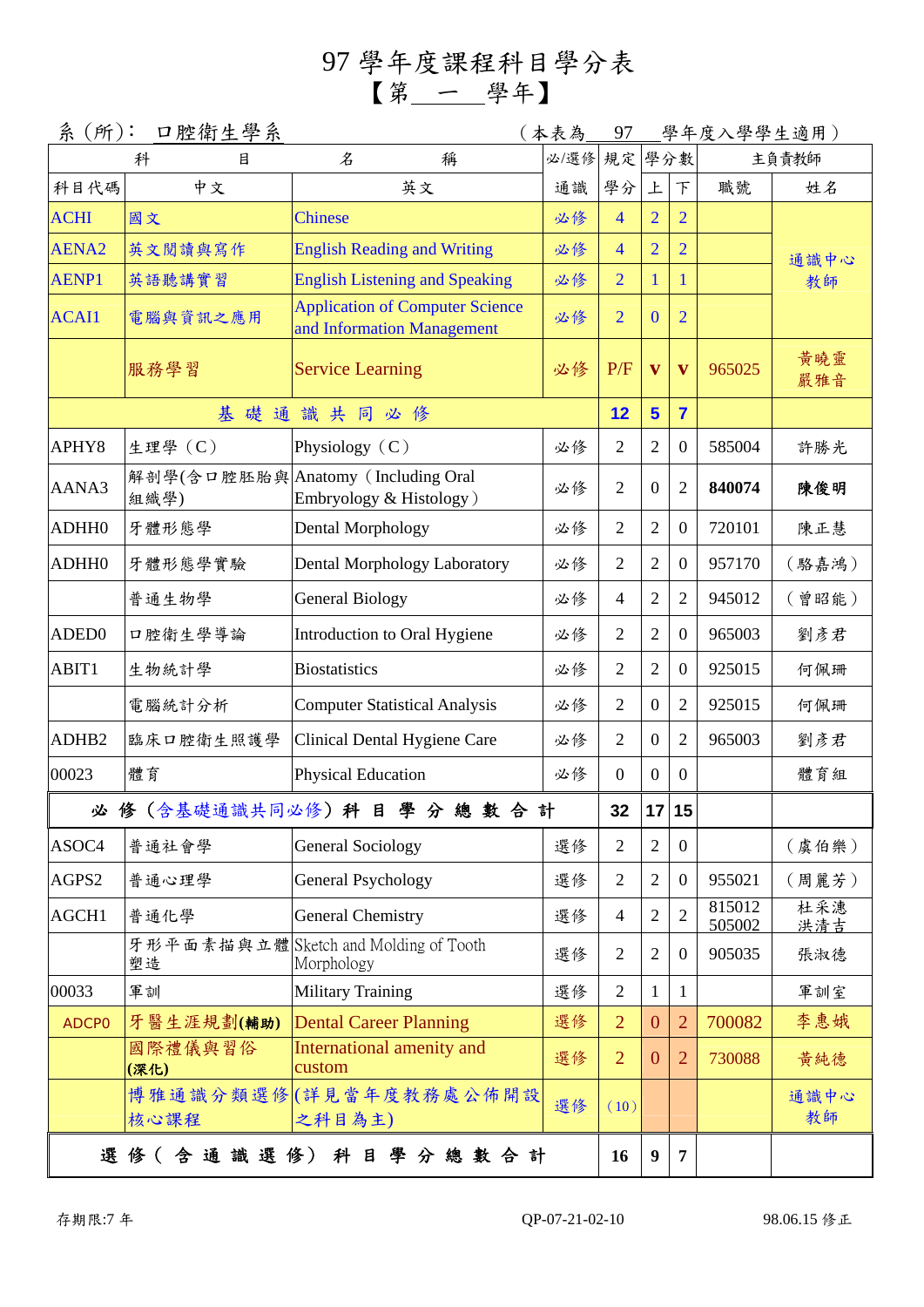## 98 學年度課程科目學分表 【第 二 學年】

系(所): 口腔衛生學系 (本表為 97 學年度入學學生適用)

|                   | 科<br>目                           | 名<br>稱                                                                                 | 規定 學分數<br>主負責教師<br>必/選修 |                          |                  |                  |             |     |
|-------------------|----------------------------------|----------------------------------------------------------------------------------------|-------------------------|--------------------------|------------------|------------------|-------------|-----|
| 科目代碼              | 中文                               | 英文                                                                                     | 通識                      | 學分                       | 上                | 下                | 職號          | 姓名  |
| APHA4             | 藥理學(含牙科藥理學)                      | Pharmacology (Including Dental<br>Pharmacology)                                        | 必修                      | 1                        | $\Omega$         | 1                | 670012      | 陳弘森 |
| ANTN0             | 營養及疾病營養學                         | <b>Therapeutic Nutrition</b>                                                           | 必修                      | $\overline{2}$           | $\overline{2}$   | $\overline{0}$   | 905029      | 黄孟娟 |
| AMIM0             | 微生物學及免疫學                         | Microbiology and Immunology                                                            | 必修                      | $\overline{2}$           | $\mathbf{0}$     | 2                | 680022      | 何坤炎 |
| AIOR0             | 口腔放射線學概論                         | <b>Introduction to Oral Radiology</b>                                                  | 必修                      | $\overline{2}$           | $\mathbf{0}$     | 2                | 840042      | 陳玉昆 |
| ADBC0             | 牙科生物材料學                          | <b>Dental Biomaterials</b><br>必修                                                       |                         | $\overline{2}$           | $\overline{2}$   | $\Omega$         | 700082      | 李惠娥 |
| ADMB1             | 牙科器械暨生物材料學<br>實驗                 | 必修<br>Dental Instruments and Biomaterials Lab.<br>1<br>1<br>0                          |                         | 965003                   | 劉彥君              |                  |             |     |
| AIDI1             | 牙科器械概論                           | <b>Introduction to Dental Instruments</b>                                              | 必修                      | $\overline{2}$           | $\overline{2}$   | $\overline{0}$   | 965003      | 劉彥君 |
| <b>AMLN0</b>      | 醫事法規與倫理                          | Medical Law and Ethic                                                                  | 必修                      | $\overline{2}$           | $\overline{2}$   | $\Omega$         | 935032      | 嚴雅音 |
| APAB0             | 衛生行政                             | <b>Health Administration</b>                                                           | 必修                      | $\overline{2}$           | $\boldsymbol{0}$ | 2                | 795004      | 嚴雅音 |
|                   | 衛生教育與健康促進                        | Health Education and Health Promotion                                                  | 必修                      | $\overline{2}$           | $\boldsymbol{0}$ | 2                | 965025      | 黃曉靈 |
| ASEA1             | 安全教育與急救(含 CPR) Safety and Health |                                                                                        | 必修                      | $\overline{2}$           | $\mathbf{0}$     | 2                | 650016      | 陳中和 |
| ACEC <sub>0</sub> | 職場溝通與應對                          | <b>Communication in Dental Clinic</b>                                                  | 必修                      | 1                        | 1                | $\Omega$         | 730088      | 黃純德 |
| AIPP1             | 公共衛生學導論(含社區<br>牙醫學)              | Introduction to Public Health                                                          | 必修                      | 2                        | $\overline{2}$   | 0                | 925015      | 何佩珊 |
| ACDH <sub>0</sub> | 社區口腔健康照護                         | <b>Community Dental Health Care</b>                                                    | 必修                      | $\overline{2}$           | $\mathbf{0}$     | $\overline{c}$   | 730088      | 黄純德 |
| AEDM0             | 口腔醫學英文                           | English in Dental Medicine                                                             |                         | $\overline{2}$           | $\overline{2}$   | $\Omega$         | 915062      | 周肇茂 |
| ADIC1             | 消毒與感染控制                          | Disinfection and Infection Control                                                     |                         | $\overline{2}$           | $\boldsymbol{0}$ | 2                | 925001      | 林英助 |
| ADDA2             | 家庭牙醫學概論                          | <b>Introduction to Family Dentistry</b>                                                | 必修                      | $\mathbf{1}$             | $\boldsymbol{0}$ | 1                | 965003      | 劉彥君 |
| 00021             | 體育                               | <b>Physical Education</b>                                                              | 必修                      | $\overline{0}$           | $\overline{0}$   | $\overline{0}$   |             | 體育室 |
|                   |                                  | 必修科目學分總數合計                                                                             |                         |                          |                  |                  | $30(14+16)$ |     |
| <b>AMEH0</b>      | 心理衛生學                            | Mental Hygiene                                                                         | 選修                      | $\overline{2}$           | $\overline{2}$   | $\boldsymbol{0}$ |             | 黄正仁 |
|                   | 生物化學概論                           | <b>Introduction to Biochemistry</b>                                                    | 選修                      | $\mathbf 2$              | $\boldsymbol{0}$ | $\boldsymbol{2}$ | 785003      | 張基隆 |
| AOCH <sub>0</sub> | 有機化學                             | Organic Chemistry                                                                      | 選修                      | $\overline{2}$           | $\overline{2}$   | $\boldsymbol{0}$ | 815012      | 杜采潓 |
| AJAP0             | 日文                               | Japanese                                                                               | 選修                      | $\overline{\mathcal{L}}$ | $\overline{c}$   | $\overline{c}$   |             | 蕭宜菁 |
|                   | 德文                               | German                                                                                 | 選修                      | 4                        | $\mathfrak{2}$   | $\overline{2}$   | 935016      | 吳銀杏 |
| AACP2             | 會計學                              | Accounting                                                                             | 專選                      | 3                        | 3                | $\overline{0}$   | 957140      | 鄭素鄉 |
|                   | 流行病學                             | Epidemiology                                                                           | 專選                      | $\overline{2}$           | $\boldsymbol{0}$ | 2                | 925001      | 林英助 |
|                   | 健康教育方法論                          | <b>Health Education Theory</b>                                                         | 專選                      | $\overline{2}$           | $\boldsymbol{0}$ | $\overline{2}$   | 965025      | 黃曉靈 |
|                   | 口腔衛生問題導向學習<br>法                  | Problem-Based Learning in Oral Health                                                  | 專選                      | 2                        | $\boldsymbol{0}$ | 2                | 730088      | 黃純德 |
| AJDM0             | 口腔醫學日文                           | Japanese in Dental Medicine                                                            | 專選                      | $\mathbf{1}$             | $\overline{0}$   | 1                | 965003      | 劉彥君 |
|                   | 健康傳播概論                           | Introduction to Health Communication                                                   | 專選                      | $\overline{2}$           | $\overline{2}$   | $\Omega$         | 965025      | 黃曉靈 |
|                   | 口腔衛生研究統計<br>議題(英文教學)             | <b>Statistical Issues in Oral Health Science</b><br><b>Research (English Teaching)</b> | 專選                      | 2                        | $\boldsymbol{0}$ | $\boldsymbol{2}$ | 855012      | 楊奕馨 |
| 00033             | 軍訓                               | <b>Military Training</b>                                                               | 選修                      | $\overline{2}$           | 1                | 1                |             | 軍訓室 |
|                   |                                  | 選修(含通識選修)科目學分總數合計                                                                      |                         |                          |                  |                  | $29(14+15)$ |     |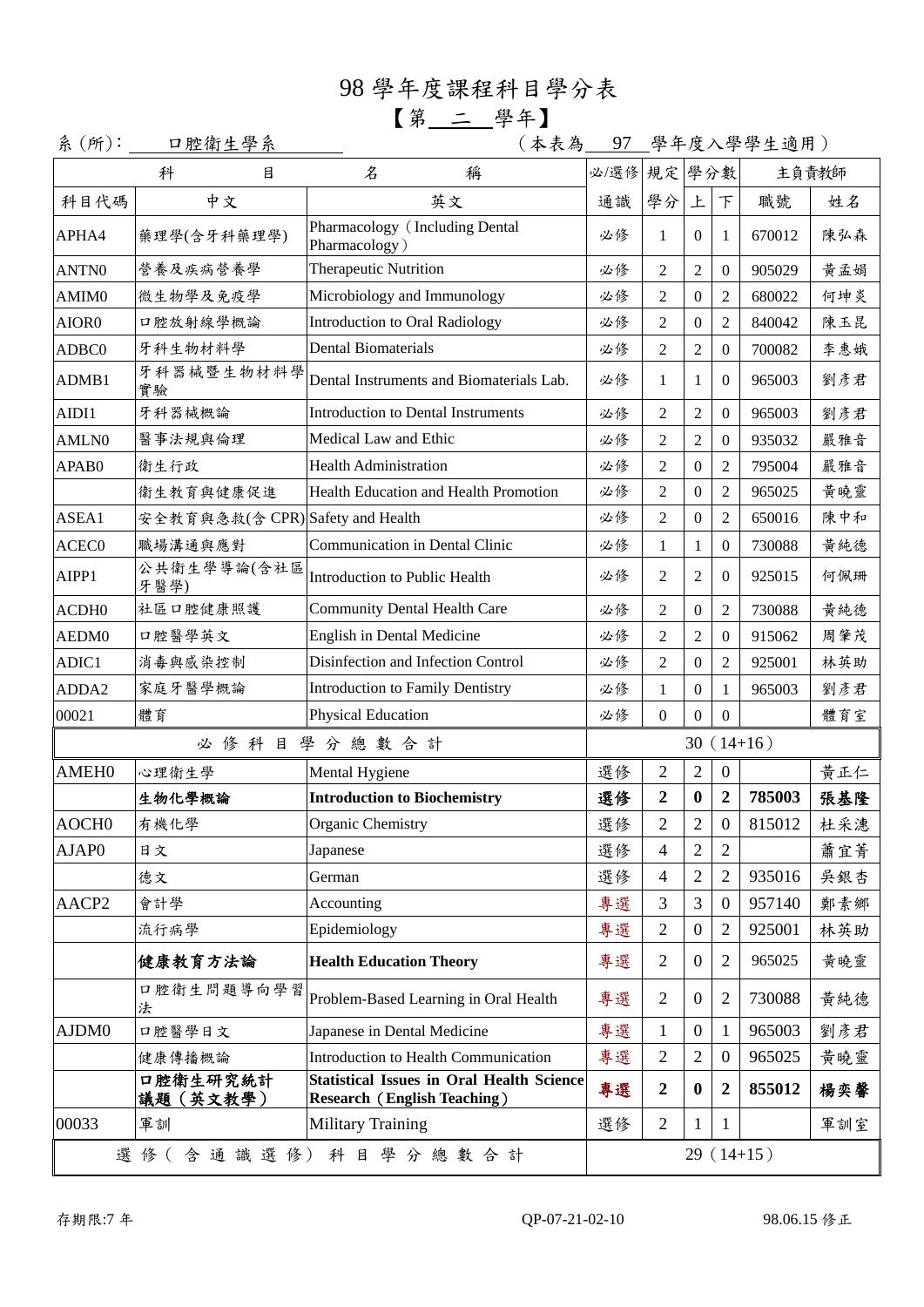99 學年度課程科目學分表

【第 三 學年】

| 系(所):    | <u>口腔衛生學系</u>                   |                                                                            |             |                  |                  |                  | (本表為__97__學年度入學學生適用) |     |
|----------|---------------------------------|----------------------------------------------------------------------------|-------------|------------------|------------------|------------------|----------------------|-----|
|          | 科<br>目                          | 名<br>稱                                                                     | 必/選修        | 規定               | 學分數              |                  | 主負責教師                |     |
| 科目代碼     | 中文                              | 英文                                                                         | 通識          | 學分               | 上                | F                | 職號                   | 姓名  |
|          | 社區口腔健康照護實習                      | Practice of Oral Health Care<br>Community                                  | 必修          | $\overline{2}$   | 2                | $\overline{0}$   | 730088               | 黃純德 |
|          | 身心障礙者口腔照護學                      | <b>Oral Care for the Disabled</b>                                          | 必修          | $\overline{2}$   | $\overline{2}$   | $\overline{0}$   | 730088               | 黃純德 |
|          | 身心障礙者口腔照護學<br>實習                | <b>Practice of Oral Care for the</b><br><b>Disabled</b>                    | 必修          | $\overline{2}$   | $\overline{0}$   | $\overline{2}$   | 730088               | 黃純德 |
|          | 口腔衛生教育                          | <b>Oral Health Education</b>                                               | 必修          | $\overline{2}$   | $\overline{2}$   | $\mathbf{0}$     | 730088               | 黃純德 |
| AIIM2    | 內科學概論                           | 必修<br>Introduction to Internal Medicine                                    |             | $\overline{2}$   | $\overline{0}$   | $\overline{2}$   | 770261               | 黃明賢 |
| AITS0    | 外科學概論                           | Introduction to Surgery                                                    | 必修          | $\overline{2}$   | $\overline{0}$   | $\overline{2}$   | 660016               | 謝建勳 |
| AORX1    | 齒顎矯正學概論                         | Introduction to Orthodontics                                               | 必修          | $\overline{2}$   | $\overline{2}$   | $\overline{0}$   | 965006               | 劉彥君 |
| APDO4    | 兒童牙科學概論                         | Introduction to Pedodontics                                                | 必修          | $\overline{2}$   | $\overline{2}$   | $\mathbf{0}$     | 670012               | 陳弘森 |
| AIDT0    | 牙科補綴學概論                         | <b>Introduction to Dental</b><br>Prosthodontics                            | 必修          | $\overline{2}$   | $\overline{0}$   | $\overline{2}$   | 770265               | 王震乾 |
| AHAM3    | 醫務行政與管理                         | Hospital Administration and<br>Management                                  | 必修          | $\overline{2}$   | $\overline{2}$   | $\overline{0}$   | 935032               | 嚴雅音 |
| APAT5    | 病理學(含口腔病理學)                     | Pathology (Including Oral<br>Pathology)                                    | 必修          | $\overline{2}$   | $\overline{2}$   | $\overline{0}$   | 840042               | 陳玉昆 |
| AOMS2    | 口腔顎面外科學概論                       | Introduction to Oral and<br><b>Maxillofacial Surgery</b>                   | 必修          | $\overline{2}$   | $\overline{2}$   | $\overline{0}$   | 650016               | 陳中和 |
| AIOE0    | 牙體復形學及牙髓病學<br>概論                | Introduction to Operative Dentistry<br>and Endodontics                     | 必修          | $\overline{2}$   | $\overline{2}$   | $\overline{0}$   | 720101               | 陳正慧 |
| APDT1    | 牙周病學概論                          | Introduction to Periodontics                                               | 必修          | $\overline{2}$   | $\boldsymbol{0}$ | $\overline{2}$   | 730079               | 蔡吉政 |
|          | 健康保險<br><b>Health Insurance</b> |                                                                            | 必修          | $\overline{2}$   | $\overline{0}$   | $\overline{2}$   | 935032               | 嚴雅音 |
|          | 必修科目學分總數合計                      |                                                                            | $30(18+12)$ |                  |                  |                  |                      |     |
|          | 口腔衛生研究實務研討                      | <b>Research Practicum in Oral</b><br>Hygiene                               | 專選          | $\boldsymbol{2}$ | $\boldsymbol{2}$ | $\mathbf{0}$     | 965025               | 黃曉靈 |
| ANAR0    | 口腔公共衛生、專業問<br>題研討               | Seminar of Dental Public Health                                            | 專選          | $\overline{2}$   | $\overline{2}$   | $\boldsymbol{0}$ | 925001               | 林英助 |
|          | 社區衛生概論                          | An Introduction to Community<br>Health                                     | 專選          | $\overline{2}$   | 2                | $\overline{0}$   | 965025               | 黃曉靈 |
| 醫學材料應用概論 |                                 | <b>General Introduction to</b><br><b>Biomaterials and the Applications</b> | 專選          | $\boldsymbol{2}$ | $\bf{0}$         | $\boldsymbol{2}$ | 965016               | 陳文正 |
|          | 高齡及長期照護需求者<br>口腔照護              | Oral Care for Elderly and Long<br><b>Term Care Patients</b>                | 專選          | $\overline{2}$   | $\overline{0}$   | $\overline{2}$   | 730088               | 黃純德 |
|          | 口腔整合醫學                          | <b>Integrated Oral Medicine</b>                                            | 專選          | $\mathbf{1}$     | $\boldsymbol{0}$ | $\mathbf{1}$     | 700076               | 謝天渝 |
|          | 身心障礙者口腔照護學<br>(英文教學)            | <b>Oral Care for the Disabled</b><br>(English Teaching)                    | 專選          | $\boldsymbol{2}$ | $\overline{2}$   | $\boldsymbol{0}$ | 730088               | 黄純德 |
| APPC2    | 醫病溝通(深化)                        | <b>Doctor-Patient Communication</b>                                        | 選修          | $\overline{2}$   | $\overline{2}$   | $\mathbf{0}$     | 600010               | 賴聖宗 |
|          | 體育                              | Physical Education                                                         | 選修          | $\overline{2}$   | 1                | $\mathbf{1}$     |                      | 體育室 |
|          |                                 | 選修(含通識選修)科目學分總數合計                                                          |             |                  |                  |                  | $17(13+4)$           |     |